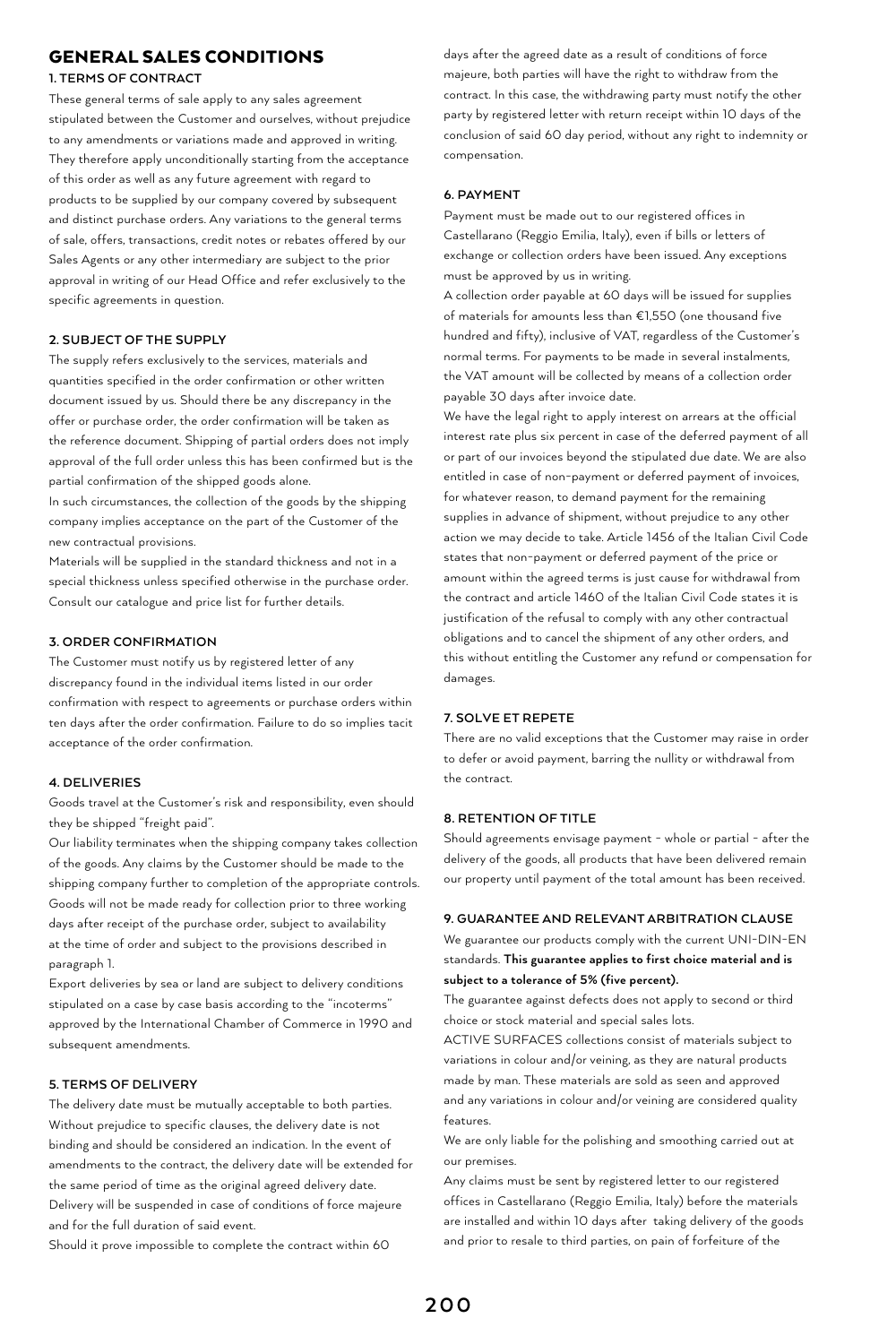#### guarantee.

Article 1490 of the Italian Civil Code states that the installation of material invalidates any claim in case of obvious or hidden faults and any form of guarantee. Any variations in colour should not be considered a fault.

This guarantee contemplates the replacement of faulty material and does not include any further or different obligation. Claims for faulty material do not entitle the Customer to suspend or defer full or part payment within the stipulated terms, according to paragraph 7 above.

Failure of the parties to settle a dispute by mutual accord with respect to faults, the right to guarantee, the assessment of damages and its quantification will result in the claim being submitted to Independent arbitration by a single arbitrator. His or her appointment and the arbitration proceedings will be subject to the regulations of the Arbitration Board at the Centro Ceramico Bologna (Italian Ceramic Center) and the parties will accept their decision unconditionally.

#### **10. UNAUTHORISED EXPORT**

The Customer must not export any materials supplied by us or transfer them to companies or persons who intend to export them, unless agreed otherwise.

## **11. COMPETENT COURT**

Except for the provisions of paragraph 9, any dispute will be referred to the Court of Reggio Emilia (Italy).

## **12. VALIDITY OF EACH CONDITION**

The above general terms of sale are not to be considered merely standard terms. These conditions apply to all intents and purposes and faithfully represent the contractual intentions of the parties.

• We are only liable for polishing undertaken at our plants.

• Check and mix materials before laying. Claims will not be accepted for materials that have already been laid.

# CONDIZIONI GENERALI DI VENDITA

## **1. NORMATIVA CONTRATTUALE**

Le presenti condizioni generali, salvo eventuali modificazioni o deroghe concordate per iscritto, disciplinano tutti i contratti di vendita fra noi e l'acquirente, quindi tanto il contratto concluso con l'accettazione del presente ordine che qualsiasi contratto futuro relativo alle forniture dei prodotti della nostra società ordinati con successive e distinte commissioni. Le variazioni delle condizioni generali di vendita, le offerte, le transazioni, gli accrediti o gli abbuoni accordati dai nostri Agenti o altri intermediari, non sono validi se non accettati per iscritto dalla nostra sede e sono comunque limitati ai contratti cui si riferiscono.

## **2. OGGETTO DELLA FORNITURA**

La fornitura comprende solamente le prestazioni, i materiali ed i quantitativi specificati nella nostra conferma d'ordine o in altre comunicazioni scritte provenienti da noi. Il testo della nostra conferma d'ordine prevarrà in ogni caso sul testo difforme della eventuale offerta o della ordinazione.

L'esecuzione parziale dell'ordine senza preventiva conferma non significa nostra approvazione per l'intero ordine, bensì approvazione parziale relativamente alla merce consegnata.

In questo caso la consegna della merce al vettore equivarrà ad accettazione da parte dell'acquirente della nuova proposta contrattuale.

Se non diversamente specificato nella proposta d'ordine, resta inteso che lo spessore del materiale oggetto della fornitura sarà quello normale, vale a dire non maggiorato, con riferimento a quanto indicato sul nostro listino e catalogo in vigore.

## **3. CONFERMA D'ORDINE**

Qualora nella nostra conferma d'ordine esistano differenze nei singoli elementi che la compongono rispetto alle intese od alle ordinazioni, il compratore che non abbia contestato tali differenze con lettera raccomandata spedita entro dieci giorni dalla ricezione della conferma, é tenuto ad accettarla così come é stata redatta.

#### **4. CONSEGNE**

La merce, anche se venduta "franco arrivo", o franco domicilio del compratore, viaggia a rischio e pericolo di quest'ultimo ed ogni nostra responsabilità cessa con la consegna al vettore, nei confronti del quale il compratore - effettuate le opportune verifiche - dovrà sporgere eventuali reclami.

L'approntamento della merce, sempre che disponibile al momento dell'ordine e fatto salvo quanto previsto al punto 1, non potrà essere richiesto prima di 3 giorni lavorativi dal ricevimento da parte nostra dell'ordine stesso.

Le spedizioni, via mare o via terra concernenti forniture sull'estero, vengono effettuate in base alle condizioni scelte di volta in volta, riportate negli "incoterms" approvati dalla Camera di Commercio Internazionale nel 1990 e nei successivi.

## **5. TERMINI DI CONSEGNA**

Il termine stabilito per la consegna della merce deve intendersi a favore di entrambi i contraenti. Salvo l'inserimento di particolari clausole, esso deve di norma considerarsi puramente indicativo e non essenziale. Quando siano intervenute modificazioni al contratto, il termine resta prorogato per un periodo uguale a quello inizialmente stabilito.

Ogni evento di forza maggiore sospende la decorrenza del termine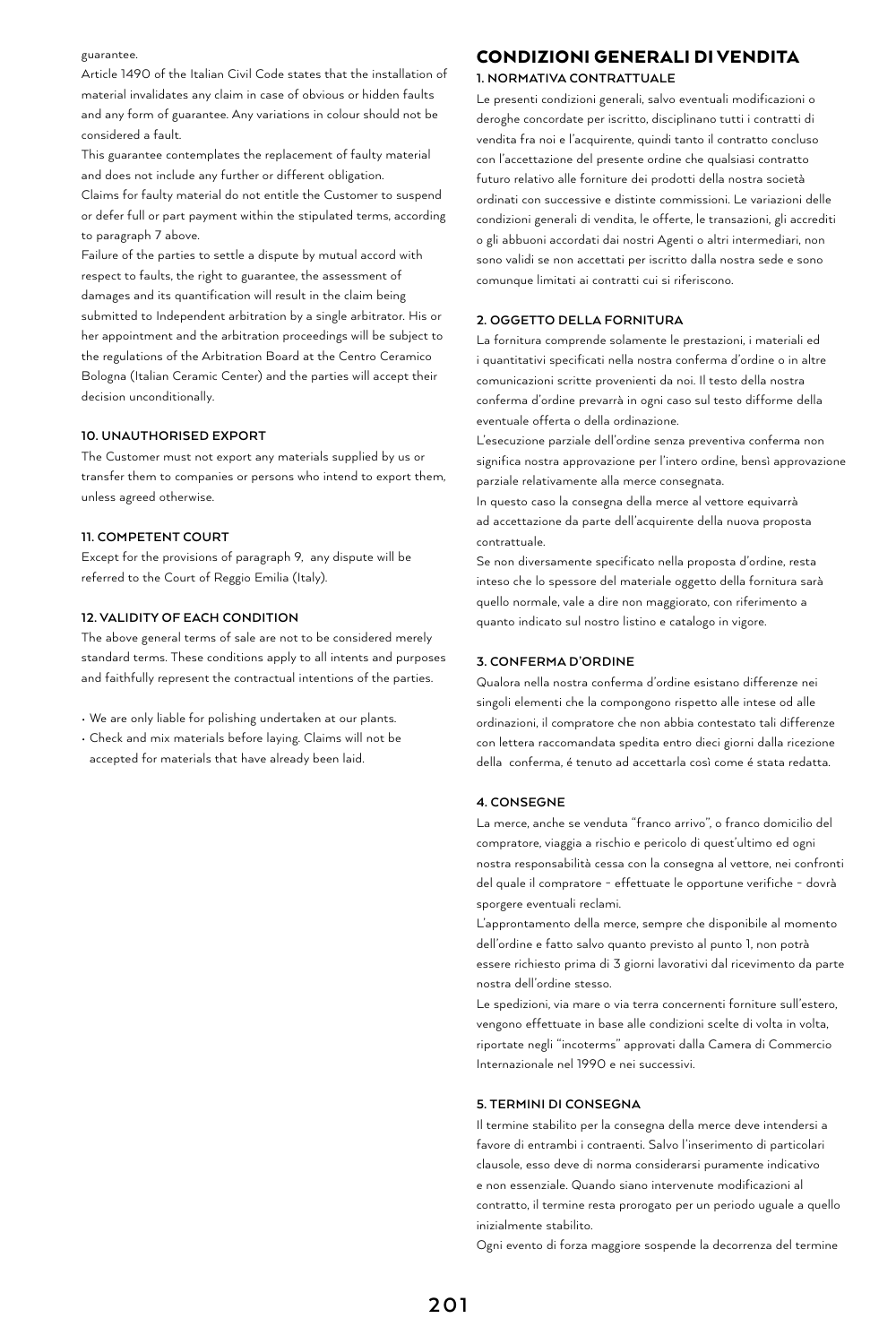#### per tutta la sua durata.

Se, in conseguenza di eventi di forza maggiore, il contratto non potrà trovare esecuzione entro i 60 giorni successivi al termine convenuto, ognuna delle due parti avrà la facoltà di recedere dal contratto stesso.

In tal caso la dichiarazione di recesso dovrà essere spedita alla controparte, a mezzo lettera raccomandata con ricevuta di ritorno entro i 10 giorni successivi allo scadere dei predetti 60 giorni, restando esclusi i reciproci diritti a indennizzi od a risarcimenti.

## **6. PAGAMENTI**

Il luogo di pagamento é fissato presso la nostra Sede Amministrativa in Castellarano (RE), anche nel caso di emissione di tratte o ricevute bancarie, ovvero di rilascio di effetti cambiari: eventuale deroga a quanto sopra sarà valida soltanto se da noi concessa in forma scritta.

Per le forniture di materiali di importo inferiore a €1.550 x (millecinquecentocinquanta) verrà emessa ricevuta bancaria con scadenza a 60 giorni data fattura, IVA compresa, indipendentemente dalle normali condizioni riservate all'acquirente. Per i pagamenti previsti in più rate l'importo dell'IVA sarà comunque riscosso a mezzo ricevuta bancaria con scadenza a 30 giorni data fattura.

Il ritardo del pagamento (anche parziale) delle nostre fatture oltre la scadenza pattuita, darà luogo come previsto per legge all'immediata decorrenza degli interessi di mora, calcolati al tasso ufficiale di riferimento aumentato di 6 punti. Inoltre il mancato o ritardato pagamento anche parziale delle fatture - per qualsivoglia ragione - ci darà diritto, impregiudicata ogni altra iniziativa, di pretendere il pagamento anticipato delle restanti forniture. Il mancato o ritardato pagamento, anche parziale, del prezzo o del corrispettivo nei termini pattuiti è causa di risoluzione ex. art. 1456 cod. civ. del contratto cui si riferisce e giustifica in ogni coso, ex art. 1460 del Cod. civ., il rifiuto di adempiere eventuali ulteriori obbligazioni contrattuali e di annullare l'evasione di eventuali altri ordini in corso, senza che il compratore possa avanzare pretese di compensi, indennizzi od altro.

#### **7. SOLVE ET REPETE**

Nessuna eccezione, salvo quelle di nullità, annullabilità e rescissione del contratto, può essere opposta dall'acquirente, al fine di ritardare od evitare il pagamento.

#### **8. RISERVA DI PROPRIETÀ**

Nel caso in cui il pagamento, per accordi contrattuali, debba essere effettuato - in tutto o in parte - dopo la consegna, i prodotti consegnati restano di nostra proprietà fino all'integrale pagamento del prezzo.

## **9. GARANZIA E RELATIVA CLAUSOLA COMPROMISSORIA**

I nostri materiali sono garantiti conformi alle Norme UNI-DIN-EN attualmente in vigore. **La nostra garanzia é limitata ai materiali di prima scelta, con tolleranza del 5% (cinque per cento).** 

Qualsiasi garanzia per vizi rimane quindi espressamente esclusa per i materiali di seconda e di terza scelta o di stock e per le partite occasionali.

Le collezioni ACTIVE SURFACES sono materiali soggetti a variazioni cromatiche e/o di venatura essendo prodotti della natura e dell'uomo. Tali materiali, venduti visti e graditi, presentano caratteristiche di alto pregio in relazione alle varianti cromatiche e/o

#### di venatura dei singoli pezzi.

Si risponde solo ed esclusivamente della levigatura e della lucidatura effettuata nei nostri stabilimenti.

Eventuali reclami e contestazioni dovranno essere notificati, a pena di decadenza, a mezzo lettera raccomandata, unicamente presso la nostra Sede Amministrativa in Castellarano (RE), prima della posa in opera del materiale e comunque entro il termine perentorio di gg. 10 dalla ricezione del materiale e in ogni caso prima della sua successiva vendita a terzi.

La posa in opera del materiale determina la decadenza dall'azione per vizi tanto palesi che occulti, importando rinuncia implicita alla garanzia di cui all'art. 1490 c.c.

Le differenze di tonalità non possono essere denunciate come vizio del materiale.

In ogni caso la nostra garanzia comprende unicamente la sostituzione del materiale riscontrato difettoso con esclusione di ogni ulteriore e diversa obbligazione.

Eventuali contestazioni sul materiale non daranno diritto all'Acquirente di sospendere o ritardare in tutto o in parte il pagamento nei termini pattuiti, ai sensi del precedente articolo 7. Ogni questione relativa all'accertamento dei vizi, del diritto alla garanzia, alla determinazione del danno ed alla sua quantificazione che non possa essere bonariamente risolta tra le parti sarà rimessa all'arbitrato libero di un arbitro unico da costituirsi e svolgersi secondo il regolamento della Camera Arbitrale istituita presso il Centro Ceramico Bologna che le parti dichiarano di accettare incondizionatamente ed inappellabilmente.

#### **10. DIVIETO D'ESPORTAZIONE**

Salvo accordi in contrario, é fatto divieto all'Acquirente di esportare i nostri materiali a lui forniti, o di cederli a Ditte o persone che ne facciano oggetto di esportazione.

## **11. FORO COMPETENTE**

Fermo restando quanto previsto al punto 9, foro esclusivamente competente per tutte le controversie è il tribunale di Reggio Emilia.

#### **12. EFFETTIVITÀ DI CIASCUNA CONDIZIONE**

Le condizioni generali di vendita sopra riportate non devono assolutamente intendersi come clausole di puro stile. Esse sono effettive e rappresentano fedelmente la volontà negoziale delle parti.

- Si risponde solo ed esclusivamente della levigatura effettuata nei nostri stabilimenti.
- Controllare e miscelare il materiale prima della messa in opera. Non si accettano contestazioniper il materiale posato.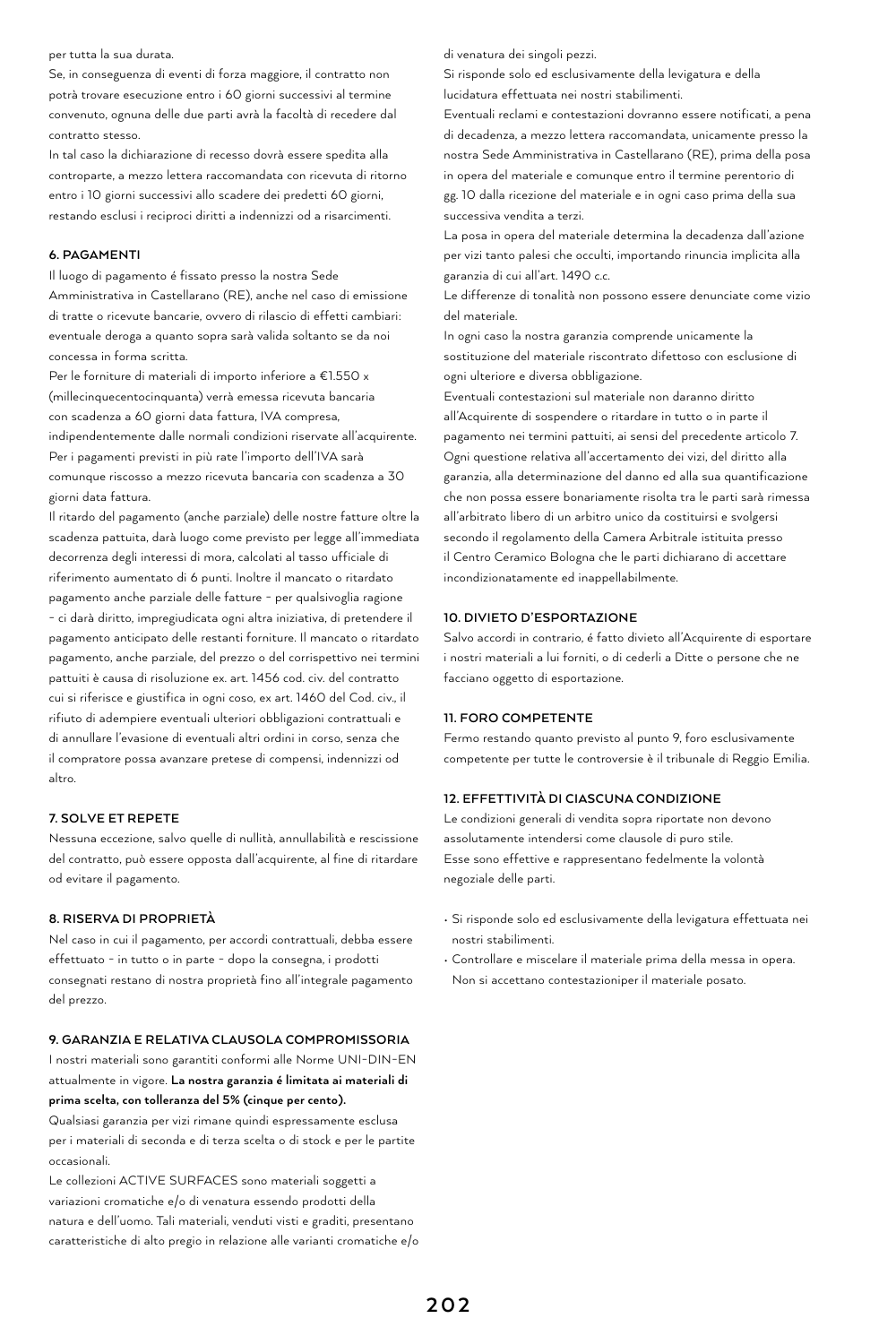# ALLGEMEINE VERKAUFSBEDINGUNGEN

**1. VERTRAGSBESTIMMUNGEN**

Die vorliegenden allgemeinen Bedingungen regeln, außer bei eventuellen schriftlich vereinbarten Änderungen oder Abweichungen, alle Verkaufsverträge zwischen uns und dem Käufer, also sowohl den mit der Annahme der Bestellung abgeschlossenen Vertrag als auch jeden künftigen Vertrag bezüglich der Lieferung von Erzeugnissen unserer Gesellschaft, die mit folgenden und verschiedenen Aufträgen bestellt werden. Die Abänderungen der allgemeinen Verkaufsbedingungen, die Angebote, die Transaktionen, die Gutschriften oder die Preisnachlässe, die mit unseren Vertretern oder sonstigen Vermittlern vereinbart werden, sind nicht gültig, wenn sie nicht von unserer Hauptniederlassung schriftlich bestätigt worden sind und sie sind auf jeden Fall auf die Verträge, auf die sie sich beziehen, beschränkt.

## **2. GEGENSTAND DER LLEFERUNG**

Die Lieferung umfasst nur die Leistungen, Materialien und Mengen, die in unserer Auftragsbestätigung oder in anderen von uns stammenden schriftlichen Mitteilungen genau angegeben sind. Der Text unserer Auftragsbestätigung ist in jedem Fall maßgeblich, falls dieser gegenüber dem Text des eventuellen Angebots oder der Bestellung abweicht. Die teilweise Ausführung der Bestellung, ohne vorhergehende Bestätigung, bedeutet nicht unsere Zustimmung für die gesamte Bestellung, sondern nur die teilweise Zustimmung bezüglich der gelieferten Ware. Auf jeden Fall kommt die Übergabe der Ware an den Frachtführer einer Annahme des neuen Vertragsangebotes durch den Käufer gleich. Falls im Auftragsangebot nicht anders angegeben, wird das Material in der normalen Stärke geliefert, das heißt nicht extrastark gegenüber den Angaben in unserem gültigen Katalog und in unserer Preisliste.

#### **3. AUFTRAGSBESTÄTIGUNG**

Falls bei einzelnen Elementen unserer Auftragsbestätigung Abweichungen gegenüber den Vereinbarungen oder Bestellungen bestehen, muss der Käufer, der diese Abweichungen nicht innerhalb von zehn Tagen nach Empfang der Bestätigung, per Einschreiben beanstandet, die Auftragsbestätigung so akzeptieren, wie sie abgefasst worden ist.

#### **4. LIEFERUNGEN**

Die Ware reist, auch wenn sie "frei Ankunftsort" oder "frei Haus" des Käufers verkauft wird, auf Risiko und Gefahr des letzteren und jegliche Haftung unsererseits erlischt mit der Übergabe an den Transportunternehmer, gegenüber dem der Käufer - nach den entsprechenden Überprüfungen - eventuelle Reklamationen geltend machen muss. Die Bereitstellung der Ware, soweit sie zum Zeitpunkt der Bestellung verfügbar ist und vorbehaltlich der Angaben von Punkt Nr. 1, kann nie früher als drei Werktage nach Eingang der Bestellung bei uns verlangt werden. Bei Versendungen ins Ausland, auf dem See- oder Landweg, gelten die von Mal zu Mal gewählten Bedingungen, die in den, von der Internationalen Handelskammer im Jahre 1990 und in den Folgejahren anerkannten, "Incoterms" enthalten sind.

#### **5. LIEFERTERMINE**

Die festgesetzten Liefertermine verstehen sich zugunsten beider Vertragspartner. Soweit keine besonderen Bedingungen eingefügt sind, sind sie als ungefähr und nicht verbindlich anzusehen. Wenn Veränderungen am Vertrag vorgenommen worden sind, so

verlängert sich die Frist um einen Zeitraum, der der anfänglich festgesetzten Frist entspricht. Jeder Fall von höherer Gewalt setzt die Frist für seine gesamte Länge aus. Falls in Folge von Fällen höherer Gewalt der Vertrag innerhalb von 60 Tagen nach Ablauf des Termins nicht zur Ausführung kommt, hat jede der beiden Parteien die Möglichkeit, vom Vertrag zurückzutreten. In diesem Fall muss die Rücktrittserklärung innerhalb von 10 Tagen nach Ablauf der oben genannten 60 Tage per Einschreibebrief mit Rückantwort an die Gegenseite geschickt werden; gegenseitige Ansprüche auf Schadenersatz oder Wiedergutmachung bleiben ausgeschlossen.

#### **6. ZAHLUNGEN**

Als Zahlungsort gilt unser Verwaltungssitz in Castellarano - Reggio Emilia (Italien), auch im Fall der Ausstellung von Tratten, Wechseln oder Bankakzepten: eventuelle Abweichungen hiervon sind nur mit unserer schriftlichen Bestätigung gültig. Für Materiallieferungen mit einem Gesamtbetrag von unter €1.550 x (Tausendfünfhundertfünfzig) wird ein Bankakzept mit einer Laufzeit von 60 Tagen ab Rechnungsstellung ausgestellt, einschließlich Umsatzsteuer, unabhängig von den gewöhnlichen, dem Käufer vorbehaltenen Geschäftsbedingungen. Bei Beträgen, für die Ratenzahlung vorgesehen ist, wird die Umsatzsteuer in jedem Fall durch Bankakzept mit einer Laufzeit von 30 Tagen nach Rechnungsstellung eingezogen.

Der - auch teilweise - Verzug der vereinbarten Zahlungsfrist unserer Rechnungen hat, wie gesetzlich vorgesehen, unmittelbar eine Erhebung von Verzugszinsen zur Folge, die auf Basis des offiziellen Diskontsatzes plus 6 Punkte errechnet werden. Darüber hinaus berechtigt uns eine, auch teilweise, Zahlungsverspätung oder Nichtzahlung der Rechnungen - aus jedwedem Grund -, unbeschadet anderer Maßnahmen, die Vorauszahlungen der verbleibenden Lieferungen zu verlangen. Die - auch teilweise - Nichtzahlung oder Zahlungsverzögerung der Rechnungspreise oder der Rechnungsbeträge innerhalb der vereinbarten Zahlungsfristen führt zur Auflösung des Vertrages gemäß Art. 1456 des ital. Bürgerlichen Gesetzbuches und rechtfertigt, in jedem Fall, gemäß Art. 1460 des ital. Bürgerlichen Gesetzbuches die Ablehnung, weitere eventuelle Vertragsverpflichtungen zu erfüllen, sowie die Annullierung eventueller sonstiger laufender Lieferungen, ohne dass dem Käufer daraus ein Anspruch auf Ausgleich, Schadenersatz oder anderes entsteht.

## **7. SOLVE ET REPETE**

Außer bei Nichtigkeit, Annullierung und Aufhebung des Vertrages berechtigt den Käufer keine Einwendung zur Zahlungsverzögerung oder Nichtzahlung.

## **8. EIGENTUMSVORBEHALT**

In Fällen, in denen die Zahlung laut vertraglicher Vereinbarung ganz oder teilweise nach der Lieferung erfolgt, verbleibt die gelieferte Ware bis zur vollständigen Begleichung des Rechnungsbetrags unser Eigentum.

#### **9. GARANTIE UND ENTSPRECHENDE SCHIEDSKLAUSEL**

Die Garantieleistungen für unsere Materialien erfolgen in Übereinstimmung mit den derzeit geltenden UNI-DIN-EN-Richtlinien. **Unsere Garantie ist auf Materialien erster Wahl, mit einer Toleranz von 5% (fünf Prozent), begrenzt.** Jegliche Mängelgarantie bleibt somit für Mindersortierungen, Stockware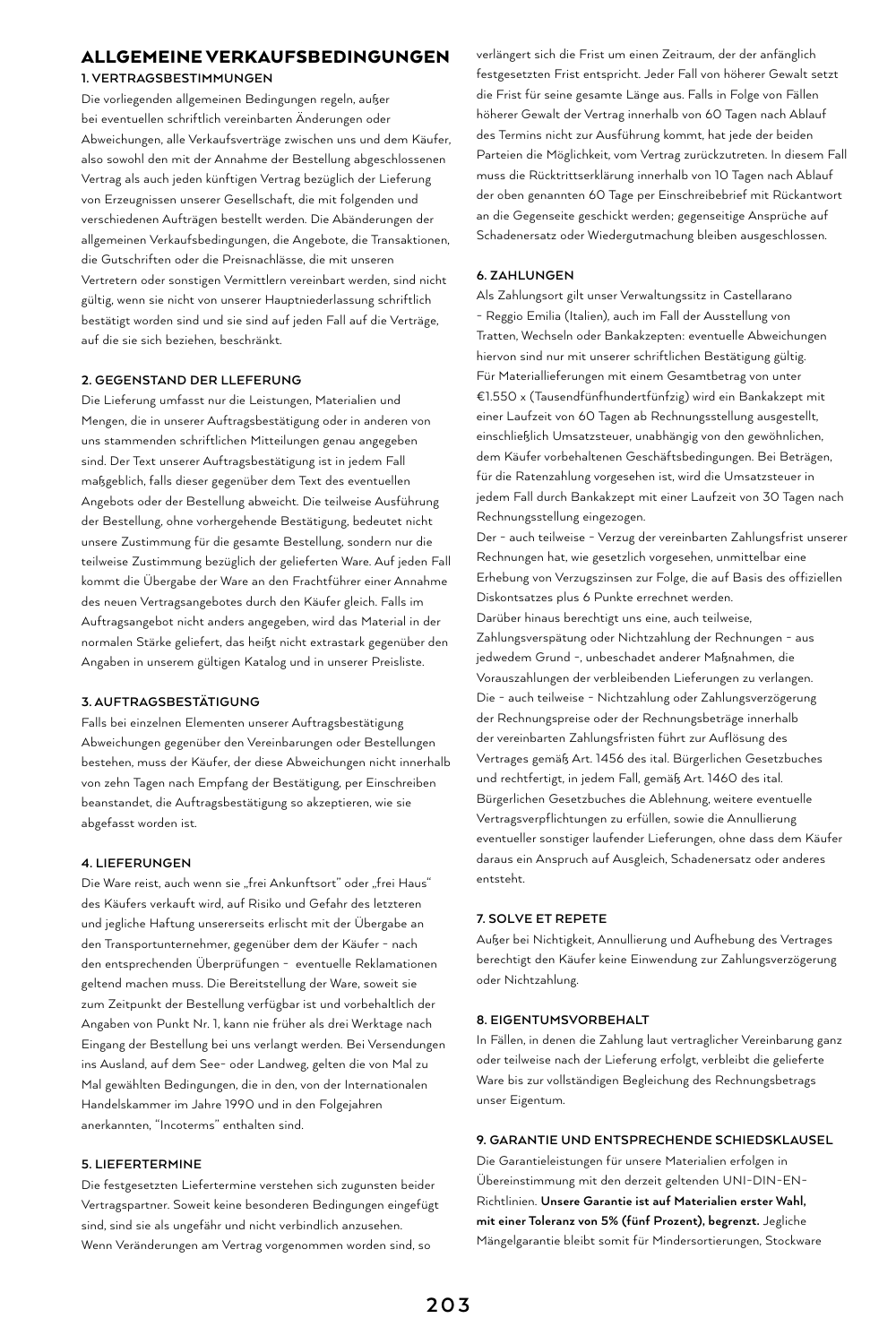oder Sonderposten ausdrücklich ausgeschlossen. Die Kollektionen ACTIVE SURFACES sind Materialien, die Farb- und/oder Äderungsabweichungen aufweisen können, da sie natürliche und von Menschen hergestellte Produkte sind. Dieses verkaufte, gesehene und angenommene Material zeigt hochwertige Eigenschaften, was die Farb- und/ oder Äderungsvarianten der einzelnen Stücke betrifft. Eventuelle Reklamationen oder Beanstandungen sind, bei sonstigem Anspruchsverlusts, per Einschreiben ausschließlich unserem Verwaltungssitz in Castellarano - Reggio Emilia (Italien) in jedem Fall vor der Verlegung der Materialen und innerhalb der gesetzlichen Fristen von zehn Tagen ab dem Empfang der Ware und, auf jeden Fall, bevor die Ware an dritte Personen weiterverkauft wird, mitzuteilen. Die Verlegung des Materials hat den Verfall der Haftung und den Verzicht auf Garantie gemäß Art. 1490 des ital. BGB sowohl für offensichtliche als auch für versteckte Mängel zur Folge. Abweichungen des Farbtons können nicht als Materialmangel geltend gemacht werden. In jedem fall umfasst unsere Garantie ausschliesslich den Ersatz des als Fehlerhaft Anerkannten Materials unter Ausschluss jeder Weiteren und hiervon abweichenden Haftung. Eventuelle Beanstandungen des Materials berechtigen den Käufer nicht, die Zahlungen zu den vereinbarten Terminen ganz oder teilweise, im Sinne des vorausgehenden Punkt 7, einzustellen oder zu verspäten.

Alle Streitfälle bezüglich der Ermittlung des Garantieanspruchs, der Schadensfestsetzung und -quantifizierung, die nicht auf gütlichem Wege unter den Parteien beigelegt werden können, werden dem nicht förmlichen Schiedsgerichtsverfahren eines Einzelschiedsrichters gemäß der Bestimmungen der beim Centro Ceramico Bologna (Italian Ceramic Center) eingerichteten Schiedsgerichtskammer übergeben. Die Parteien erklären, diese Verfahrensordnung bedingungslos und unanfechtbar zu akzeptieren.

## **10. EXPORTVERBOT**

Wenn nicht anders vereinbart, ist dem Käufer der Export der ihm gelieferten Materialien oder die Überlassung derselben an Firmen oder Personen, die diese exportieren, untersagt.

## **11. GERICHTSSTAND**

Unbeschadet der Bestimmungen laut Punkt 9 ist Gerichtsstand für alle Streitigkeiten ausschließlich Reggio Emilia.

## **12. WIRKSAMKEIT JEDER BEDINGUNG**

Die oben wiedergegebenen allgemeinen Geschäftsbedingungen sind absolut nicht als reine formelle Klauseln zu verstehen. Sie sind wirksam und repräsentieren den tatsächlichen Geschäftswillen der Parteien.

- Wir haften nur und ausschließlich für die in unseren Werken ausgeführte Polierung.
- Das Material vor dem Verlegen prüfen und mischen. Es werden keine Beanstandungen akzeptiert, nachdem das Material bereits verlegt wurde.

# CONDITIONS GÉNÉRALES DE VENTE

## **1. DISPOSITIONS DU CONTRAT**

Sans préjudice de toute modification ou dérogation par écrit, les présentes conditions générales régissent tous les contrats de vente entre notre société et l'acheteur, c'est-à-dire aussi bien le contrat conclu dans le cadre de cette commande que tout autre contrat d'achat relatif aux produits de notre société, commandés par des bons de commande futurs et distincts.

Les modifications apportées aux conditions générales de vente, les offres, les négociations, les réductions ou les remises accordées par nos Agents ou autres intermédiaires, ne sont valables que si elles ont été acceptées par écrit par notre siège et uniquement pour les contrats auxquels elles se rapportent.

## **2. OBJET DE LA FOURNITURE**

Par « fourniture », nous n'entendons que les services, les matériaux et les quantités spécifiés dans notre confirmation de commande ou dans d'autres communications écrites de notre société. En tout état de cause, le texte de notre confirmation de commande l'emportera sur le texte de l'offre ou de la commande, en cas de divergences. L'exécution partielle de la commande, sans confirmation préalable, n'implique pas l'approbation automatique de l'ensemble de la commande, mais seulement l'approbation partielle relative à la marchandise livrée. Dans ce cas, la remise de la marchandise au transporteur équivaudra à l'acceptation, de la part de l'acheteur, de la nouvelle proposition contractuelle.

Sauf mention différente sur le bon de commande, il est entendu que l'épaisseur du matériau faisant l'objet de la fourniture est l'épaisseur standard, c'est-à-dire non majorée, conformément à notre tarif et à notre catalogue en vigueur.

#### **3. CONFIRMATION DE COMMANDE**

Si notre confirmation de commande comporte des différences par rapport aux accords pris ou par rapport à la commande, le client est tenu de l'accepter telle quelle, dans la mesure où il n'a pas contesté ces différences par lettre recommandée dans les 10 jours à compter de la réception de la confirmation.

#### **4. LIVRAISONS**

Même si elle est vendue « port payé jusqu'à destination » ou franco domicile, la marchandise voyage aux risques et périls du client. Notre responsabilité cesse au moment de la remise au transporteur. C'est à celui-ci que le client devra s'adresser pour toute réclamation, après avoir vérifié la marchandise. Dans la mesure où la marchandise est disponible au moment de la commande, sa préparation ne pourra pas être exigée avant un délai de 3 jours ouvrables à compter de la réception de la commande, à l'exception de ce qui est prévu au point 1.

Les expéditions à l'étranger, par bateau ou par camion, se basent sur les conditions établies au cas par cas, conformément aux "incoterms" de la Chambre de Commerce Internationale, édition 1990 et suivantes.

## **5. DÉLAIS DE LIVRAISON**

Les délais de livraisons doivent être acceptés par les deux parties. Sauf clauses particulières, ce délai est purement indicatif et sans engagement.

En cas de modifications au contrat, le délai de livraison est reporté pour une durée égale à la durée prévue à l'origine.

Tout événement de force majeure suspend le délai de livraison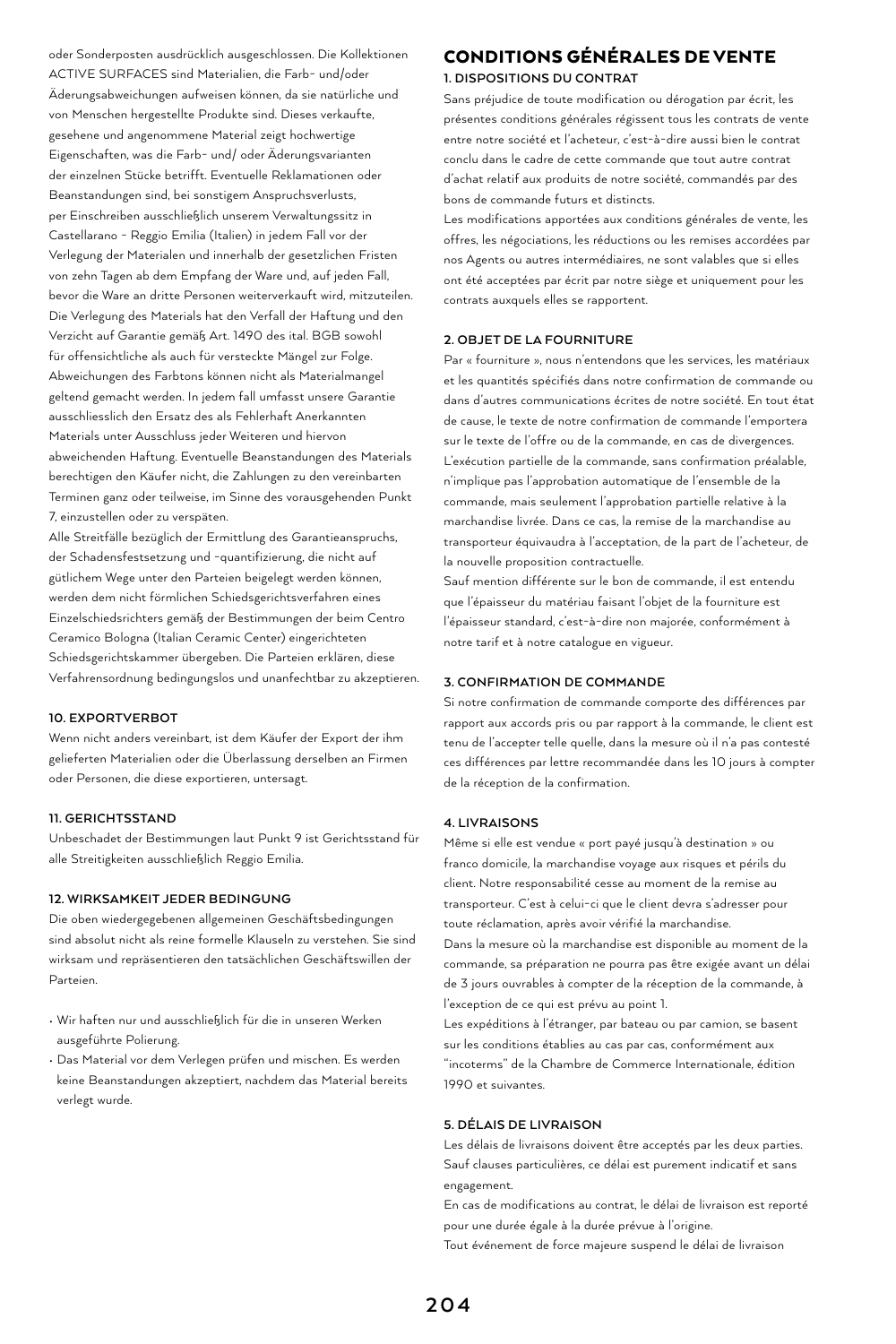pendant toute la durée de l'événement.

Si à la suite d'événements de force majeure, le contrat ne peut pas être exécuté dans les 60 jours suivant l'échéance convenue, chacune des deux parties aura la possibilité de résoudre le contrat. Dans ce cas, la déclaration de résolution devra être expédiée à l'autre partie par lettre recommandée avec accusé de réception, dans les 10 jours suivant l'échéance susvisée de 60 jours. La déclaration de résolution ne donne pas droit à des remboursements ou à des indemnisations.

## **6. PAIEMENTS**

Le lieu de paiement est notre siège administratif sis à Castellarano - RE (Italie), y compris en cas d'émission de traites ou de RiBa (traites bancaires sans frais), c'est-à-dire des effets de change. Toute dérogation à cette clause devra être stipulée par écrit. Les livraisons inférieures à €1 550 x (mille cinq cent cinquante) seront réglées par RiBa (traites bancaires sans frais) avec échéance à 60 jours date facture, TVA incluse, indépendamment des conditions réservées à l'acheteur. En cas de règlement en plusieurs versements, la TVA sera versée par RiBa (traites bancaires sans frais) avec échéance à 30 jours date facture.

Le retard de paiement, même partiel, de nos factures provoquera l'application immédiate d'intérêts de retard calculés au taux officiel de référence majoré de 6 points, conformément aux dispositions légales.

En outre, le non-paiement ou le retard de paiement, même partiel, quelle qu'en soit la raison, nous autorisera à prétendre le règlement anticipé des autres factures, sans préjudice de toute autre initiative. Le non-paiement ou le retard de paiement, même partiel, du prix ou du montant dans les délais établis, justifie la résolution du contrat, en vertu de l'article 1456 du code civil italien et, en tout état de cause, le refus d'exécuter les autres obligations contractuelles et l'annulation des autres commandes en cours, aux termes de l'article 1460 du code civil italien, sans que l'acheteur puisse prétendre à une quelconque indemnité ou remboursement.

#### **7. SOLVE ET REPETE**

Aucune exception, hormis celles de nullité, d'annulabilité et de résolution du contrat, ne peut être soulevée par l'acheteur dans le but de retarder ou d'éviter le paiement.

## **8. RESERVE DE PROPRIETE**

En cas d'accords prévoyant le paiement, en tout ou partie, après la livraison, la marchandise livrée reste notre propriété jusqu'au paiement intégral du prix.

## **9. GARANTIE ET CLAUSE COMPROMISSOIRE**

Nos produits sont conformes aux normes UNI-DIN-EN en vigueur. **Notre garantie ne couvre que les matériaux de premier choix, avec une tolérance de 5% (cinq pour cent).** 

Toute garantie pour vices est expressément exclue pour les matériaux de deuxième ou de troisième choix, ou pour les stocks et lots d'occasion.

En tant que produits de la nature et de l'homme, les collections ACTIVE SURFACES sont des matériaux sujets à des variations de couleur et/ou de veine. Ces matériaux sont réputés vus et approuvés au moment de l'achat. Les différentes pièces présentent des caractéristiques de grande valeur au niveau des couleurs et/ou des veines.

Notre responsabilité se limite au polissage et au pustrage effectués

#### dans nos établissements.

Toute réclamation et contestation devra être adressée, sous peine de déchéance, par lettre recommandée, uniquement auprès de notre siège administratif sis à Castellarano (RE, Italie), avant la pose du matériau et, en tout état de cause, dans le délai de rigueur de 10 jours à compter de la réception du matériau et, quoi qu'il en soit, avant la vente à des tiers.

La pose du matériau entraîne la déchéance de toute action pour vices apparents ou cachés, impliquant la renonciation implicite à la garantie visée à l'art. 1490 du code civil italien.

Les différences de tonalité ne peuvent pas être considérées comme un vice du matériau.

Dans tous les cas, notre garantie se limite au remplacement du matériau jugé défectueux et exclut toute autre obligation. Toute contestation sur le matériau ne donnera pas droit à l'acheteur de suspendre ou de retarder, en tout ou partie, le paiement dans les conditions prévues, conformément à l'article 7 ci-dessus. Tout différend relatif à l'existence des vices, à l'attestation du droit à la garantie, à l'estimation des dégâts et à leur quantification, impossible à régler à l'amiable entre les parties, sera soumis à l'arbitrage facultatif d'un arbitre unique. Celui-ci sera désigné conformément au règlement de la chambre d'Arbitrage de Centro Ceramico Bologna (Italian Ceramic Center), que les deux parties déclarent accepter sans conditions et sans appel.

## **10. INTERDICTION D'EXPORTER**

Sauf accords contraires, il est interdit à l'acheteur d'exporter les matériaux fournis ou de les céder à des sociétés ou à des personnes en vue d'une exportation.

#### **11. TRIBUNAL COMPETENT**

Sans préjudice des dispositions visées au point 9, le tribunal de Reggio Emilia est le seul compétent en cas de litiges.

## **12. EFFECTIVITÉ DES CONDITIONS**

Les conditions générales de vente susvisées ne doivent pas être réputées des clauses de pur style. Elles produisent un effet et représentent fidèlement la volonté de négociation des parties.

- Nous ne sommes responsables que du doucissage effectué dans nos établissements.
- Contrôler et mélanger le matériau avant la pose. Aucune contestation ne sera acceptée une fois que le matériau aura été posé.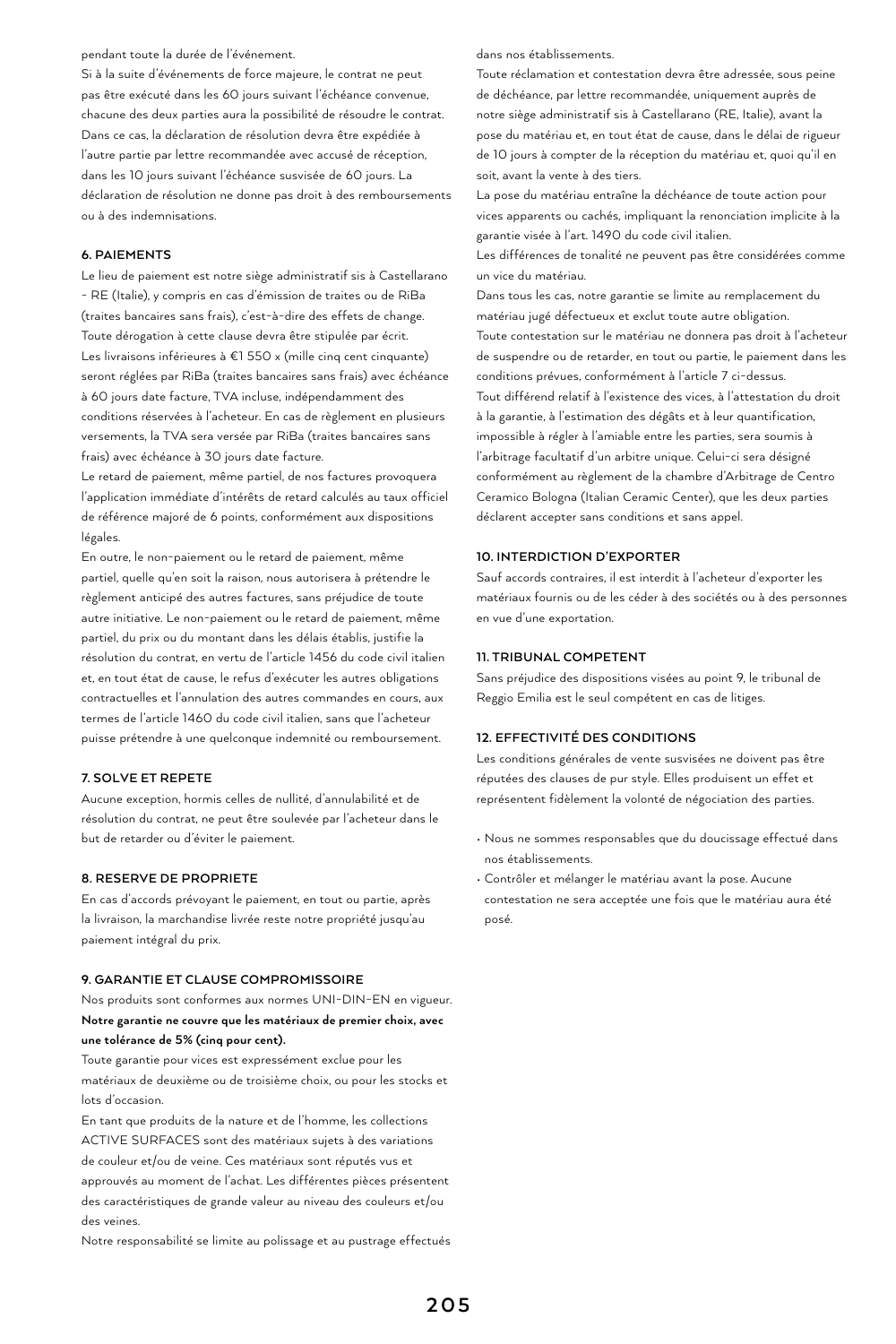# CONDICIONES GENERALES DE VENTA

**1. NORMATIVA PARA LA CONTRATACIÓN**

Las condiciones generales aquí detalladas, salvo posibles modificaciones o excepciones acordadas por escrito, regulan todos los contratos de venta celebrados entre nuestra empresa y el comprador, y por consiguiente, tanto el contrato concluido al aceptar el presente pedido, como cualquier futuro contrato de suministro de los productos de nuestra empresa que se solicitarán con sucesivos y distintos pedidos. Las variaciones de las condiciones generales de venta, las ofertas, las transacciones, los abonos o los descuentos, acordados por nuestros Agentes u otros intermediarios, no se consideran válidos si nuestra sede no los ha aceptado por escrito, limitándose, en cualquier caso, a los contratos a los que se refieren.

## **2. OBJETO DEL SUMINISTRO**

El suministro contempla solamente las prestaciones, los materiales y las cantidades especificados en nuestra confirmación de pedido o en otras comunicaciones escritas por nuestra empresa. El texto de nuestra confirmación de pedido siempre prevalecerá en caso de que el texto de la oferta o del pedido sea diferente. La ejecución parcial del pedido sin previa confirmación no significa que se aprueba la totalidad del pedido, sino que nuestra aprobación es parcial respecto a la mercancía entregada.

En dicho caso, la entrega de la mercancía al transportista hará que el comprador apruebe la nueva propuesta contractual. Excepto donde sea especificado en forma distinta en la propuesta de pedido, queda entendido que el espesor del material a suministrar será el normal, o sea no de espesor sobredimensionado, con respecto a lo indicado en nuestra lista de precios y nuestro catálogo en vigor.

## **3. CONFIRMACIÓN DE PEDIDO**

En caso de que en los distintos elementos que componen nuestra confirmación de pedido existan diferencias respecto a los acuerdos o los pedidos, el comprador que no haya manifestado disconformidad respecto a dichas diferencias mediante carta certificada, enviada en los diez días siguientes a la recepción de la confirmación, quedará obligado a aceptarla tal y como ha sido redactada.

## **4. ENTREGAS**

La mercancía, aunque sea vendida "transporte pagado hasta el lugar de destino", o hasta el domicilio del comprador, viajará bajo la total responsabilidad de este último, terminando nuestra responsabilidad al efectuar la entrega al transportista, al que el comprador - tras efectuar las oportunas comprobaciones - deberá presentar las reclamaciones que fueran necesarias. La preparación de la mercancía, siempre que la misma esté disponible en el momento de efectuarse el pedido y sin perjuicio de lo previsto en el punto 1, no podrá exigirse antes de 3 días laborables desde la recepción del mismo pedido por nuestra parte. Los transportes, tanto por mar como por tierra, de mercancías al extranjero, se efectuarán de acuerdo con las condiciones elegidas en su momento, citadas en los "incoterms" aprobados por la Cámara de Comercio Internacional en 1990 y los siguientes.

## **5. PLAZOS DE ENTREGA**

Para el plazo de entrega deben acordarse ambas partes contratantes. Siempre que no hayan sido incluidas cláusulas

especiales, éste es a título puramente indicativo y no representa una condición indispensable. Cuando se modifique el contrato, el plazo quedará prorrogado durante un periodo igual al establecido en un principio. Todo evento de fuerza mayor interrumpirá el efecto de dicho plazo por toda la duración de éste. Si, como consecuencia de eventos de fuerza mayor, el contrato no pudiera ejecutarse en los 60 días siguientes al plazo pactado, cada una de las dos partes tendrá la facultad de rescindir el mismo contrato. En dicho caso, la declaración de rescisión deberá enviarse a la otra parte mediante carta certificada con acuse de recibo, en los 10 días siguientes al vencimiento de los antedichos 60 días, quedando excluidos los recíprocos derechos a la indemnización o reparación de los daños sufridos.

#### **6. PAGOS**

El lugar de pago queda fijado en nuestro Domicilio Administrativo de Castellarano (Reggio Emilia, Italia), también en caso de emisión de efectos o letras de cambio, o de libramiento de efectos cambiarios: toda excepción a lo indicado arriba sólo se considerará válida si hemos expresado nuestro acuerdo por escrito. Para los suministros de materiales cuyo importe sea inferior a €1.550 e (mil quinientos cincuenta), se emitirá un recibo bancario con vencimiento a 60 días desde la fecha de la factura, I.V.A. incluido, independientemente de las condiciones normales reservadas para el comprador. Para los pagos previstos en varios plazos, el importe del I.V.A. se cobrará, en cualquier caso, mediante letra de cambio con vencimiento a 30 días desde la fecha de la factura. Un retraso en el pago, aun cuando fuera parcial, de nuestras facturas, sobrepasando el vencimiento pactado, devengará, de acuerdo con lo dispuesto por la Ley, un cargo inmediato de intereses de demora, calculados según el tipo oficial de referencia con un aumento de 6 puntos. Además, el impago o retraso en el pago, aun cuando fuera parcial, de las facturas - sea cual fuera la razón - nos dará derecho, quedando pendiente cualquier otra iniciativa, a exigir el pago anticipado de los suministros por hacer. El impago o retraso en el pago, aun cuando fuera parcial, del precio o la remuneración, dentro de los plazos pactados será causa de resolución, de acuerdo con el art. 1456 del Código Civil italiano, del contrato al que se refiere y justificará en cualquier caso, de acuerdo con el art. 1460 del Código Civil italiano, el rechazo a cumplir otras posibles obligaciones contractuales, así como la anulación del despacho de otros posibles pedidos pendientes, sin que el comprador pueda exigir retribuciones, indemnizaciones u otro.

#### **7. SOLVE ET REPETE**

El comprador no podrá oponer objeciones, salvo las de nulidad, anulabilidad y rescisión del contrato, con el fin de retrasar o evitar el pago.

## **8. RESERVA DE DOMINIO**

En caso de que el pago, por acuerdos contractuales, deba efectuarse - total o parcialmente - después de la entrega, los productos entregados seguirán siendo de nuestra propiedad hasta que se efectúe el pago total del precio.

## **9. GARANTÍA Y RELATIVA CLÁUSULA COMPROMISORIA**

Nuestros materiales están garantizados de acuerdo con las normas UNI-DIN-EN vigentes. **Nuestra garantía se limita a los materiales de primera calidad, con una tolerancia del 5% (cinco por ciento).**  Queda, pues, excluida expresamente cualquier garantía por defectos